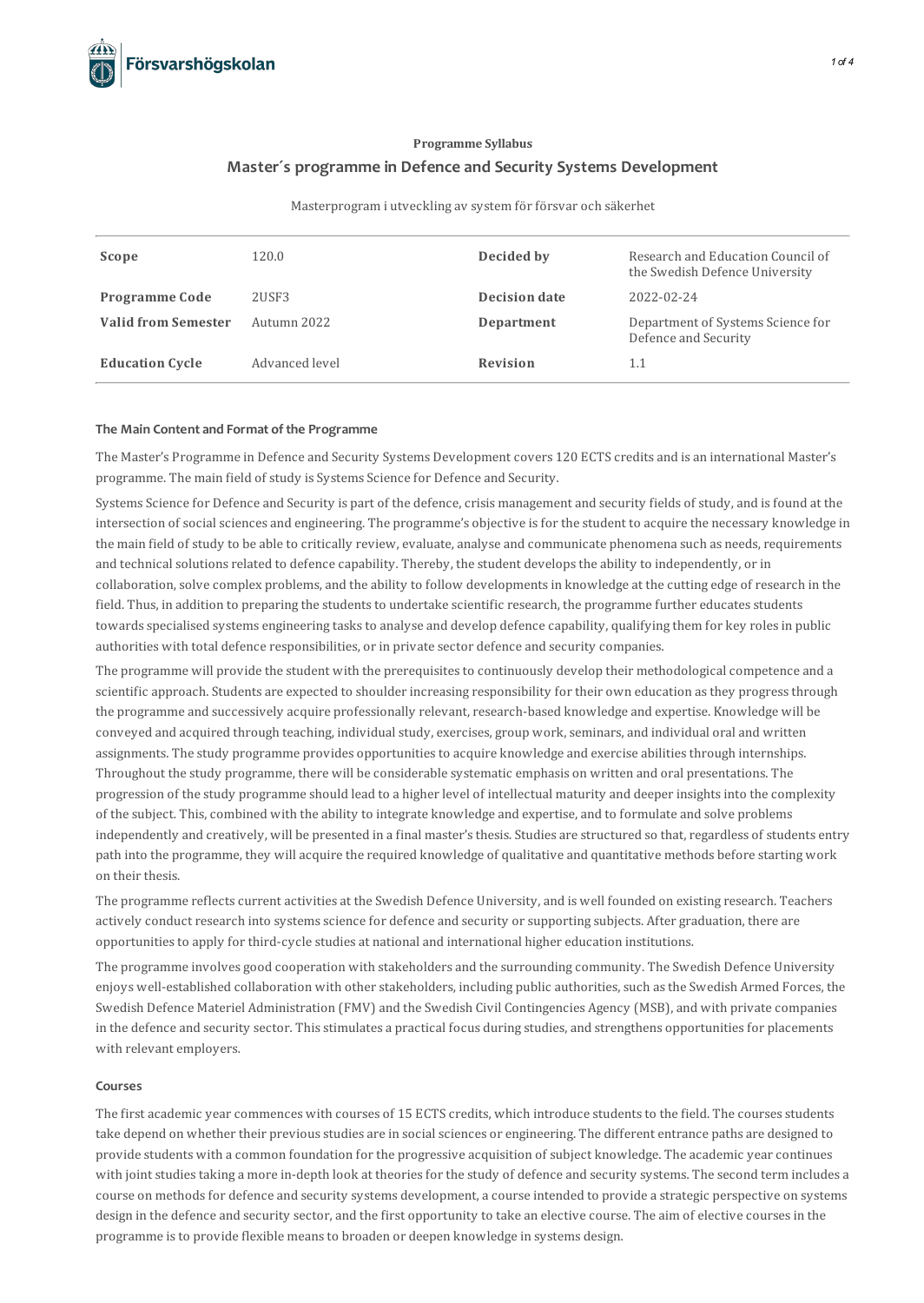

The second year provides more opportunities for elective courses, but also includes the three remaining mandatory courses. Two of these are intended to develop a usability and an international-law perspective, respectively, on professional work in the sector. The third covers the degree project. The student can choose an internship with a public authority, a private-sector company or another relevant stakeholder in the field. The internship isthen completed as one of the elective courses.

Both compulsory and elective courses are normally held once a year. The range of elective coursescan vary from year to year, and may be limited depending on student priorities. Certain elective courses have specific entry requirements. The introductory courses in Leadership, Command and Control Science, and in International Law, respectively, are at first-cycle level, covering 10.5 ECTS credits, while the othercourses are at second-cycle level. First-cycle courses equivalent to a maximum of 15 ECTS credits may be included in the Master's degree.

The range of elective coursesis determined one term in advance, whereupon students will be informed of the available courses and the deadline for choosing courses and dates for selection processes.

Compulsory courses(scope/subject other than defence systems)

Term 1:

For students with a bachelor's degree with a minimum of 180 hp/ECTS credits, including a minimum of 90hp/ECTS credits in the field of defence, crisis management and security:

Introduction to Engineering for Social Scientists(15 ECTS credits)

For students with a prior degree in engineering or equivalent:

Leadership in the Officer's Profession for Engineers(7.5 ECTS credits)

Introduction to military thinking for engineers(7.5 ECTS credits)

Common courses:

Term 1:

Theory for System Science for Security and Defence (15 ECTS credits)

Term 2:

Methods in defence and security systems development (15 ECTS credits)

Strategic Management of Capability Development and Defence Acquisition (7.5 ECTS credits)

Terms 3 and 4:

Usability and Design of Interactive Systems(4.5 ECTS credits)

Introduction to International Law, War and Technology (3 ECTS credits)

Master's Thesis in Systems Science for Defence and Security (30 ECTS credits)

*Elective courses*

(example courses – subject to change)

Courses covering at least 15 ECTS credits must be completed at the Swedish Defence University.

Terms 2, 3 and 4:

Cyber Operations in Antagonistic Environments (7.5 ECTS credits)

System Perspectives for Comprehensive National Defence (4,5 ECTS credits)

Threat and Risk Management (7.5 ECTS credits)

Critical Security Studies and Technology (7.5 ECTS credits)

Logistics Supporting Defence Systems(7.5 ECTS credits)

Tactical and Ethical Aspects of Autonomous Systems(7.5 ECTS credits)

Internship (12 or 15 ECTS credits)

Weapons Effect and Protection Against Weapons Effect (7.5 ECTS credits)

As elective courses, it is also possible to transfer credits from other second-cycle courses relevant to the Degree of Master of Science in Systems Science for Defence and Security, such as complementary courses in other subjects taught at the Swedish Defence University or courses offered in collaboration with other Swedish or international higher education institutions.

# **Programme Objectives**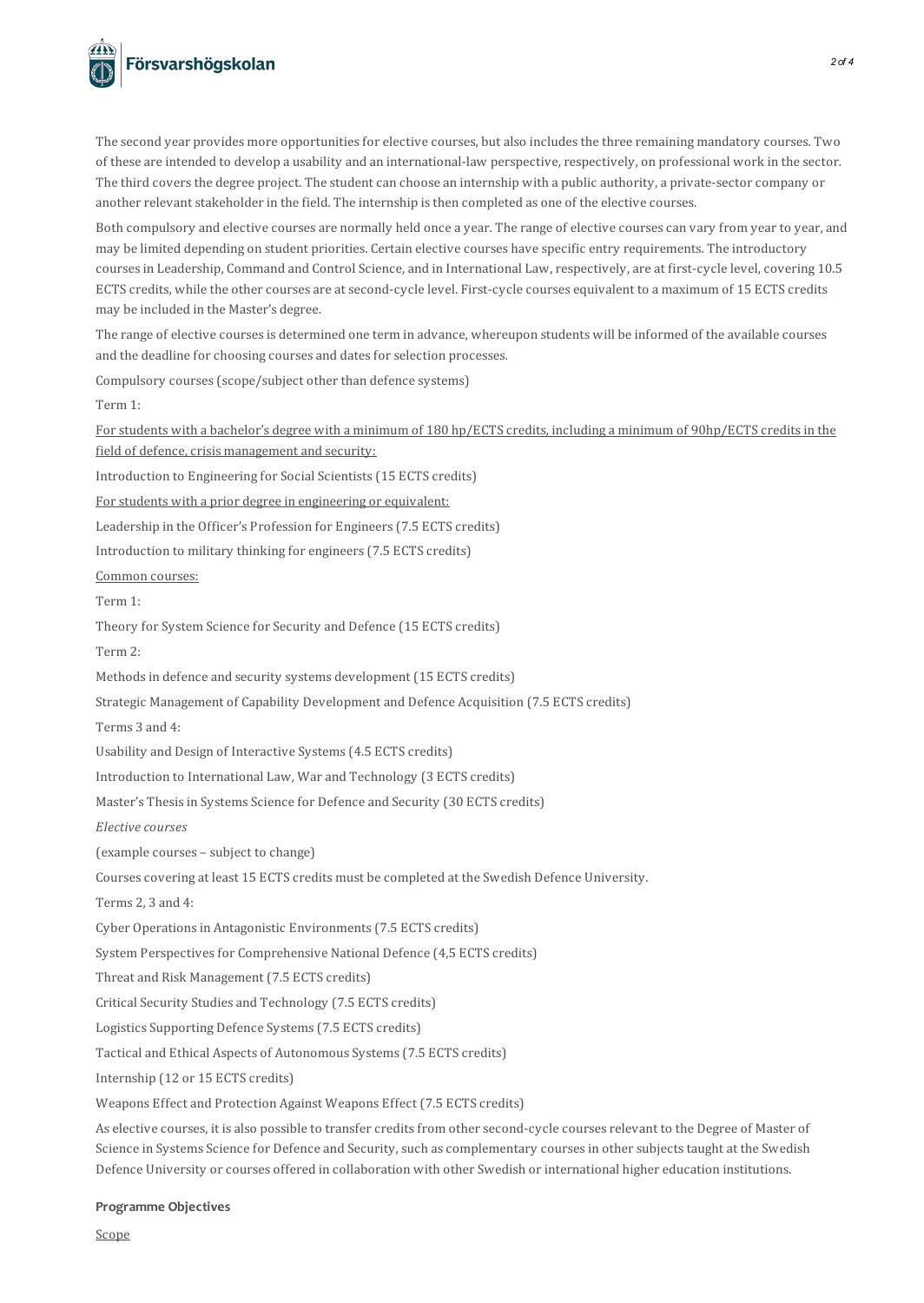

A Degree of Master of Science is awarded once the student has completed course requirements for 120 ECTS credits, at least 60 ECTS credits of which are within the main field of study, Systems Science for Defence and Security, including an independent degree project of 30 ECTS credits. Thisrequirement for 60 ECTS creditsis ensured by completiong of the compulsory courses.

## Outcome

In accordance with the Swedish Defence University Ordinance(2007:1164):

## Knowledge and understanding

For the Degree of Master of Science, the student will:

- $\bullet$  demonstrate knowledge and understanding in the main field of study, including a broad overview of the field, specialised knowledge in certain areas of the field and greater insight into current research and development work; and
- demonstrate specialised methodological knowledge in the main field of study.

### Competence and skills

For the Degree of Master of Science, the student will:

- demonstrate the ability to integrate knowledge critically and systematically, and to analyse, assess and deal with complex phenomena, questions and situations even with limited information;
- demonstrate the ability to: identify and formulate questionsindependently and creatively, and, using appropriate methods, to plan, undertake and evaluate advanced tasks within predetermined timeframes, thuscontributing to knowledge development;
- demonstrate, both in a national and international context, the ability orally and in writing to report and discuss clearly his or her conclusions and the knowledge and arguments on which they are based in dialogue with different audiences; and
- demonstrate the skills required to participate in research and development work or to work independently in other advanced activities.

# Judgement and approach

For the Degree of Master of Science, the student will:

- $\bullet$  demonstrate, the ability to make assessments in the main field of study informed by relevant scientific, social and ethical aspects, and
- demonstrate awareness of ethical aspects of research and development work;
- demonstrate insight into the possibilities and limitations of research, itsrole in society and the responsibility of the individual for how it is used; and
- demonstrate the ability to identify his or her own need for further knowledge and to take responsibility for his or her ongoing learning.

#### Independent project

The programme includes an independent degree project on systems science for defence and security. This independent project may cover lessthan 30 ECTS credits, but not lessthan 15 ECTS credits, if the student has already completed a dissertation at second-cycle level covering a minimum of 15 ECTS credits in the field of defence systems or equivalent from an overseas study programme.

### Local outcomes

For the Degree of Master of Science in Systems Science for Defence and Security, the student will also:

demonstrated the ability to apply a critical approach to identifying and discussing the various perspectives of stakeholders on the development of defence and security capabilities.

#### **Entry Requirements**

A bachelor's degree with a minimum of 180 hp/ECTS credits, including a minimum of 90hp/ECTS creditsin the field of defence, crisis management and security; alternatively, a bachelor's degree in Engineering or equivalent.

The degree will include a documented, graded, written thesis project including a minimum of 15 ECTS credits, or equivalent.

There are additional requirementsfor proficiency in Mathematics equivalent to Ma 3b or 3c, Physics equivalent to Fy 2 and English equivalent to English B/English 6.

Certain elective courses have specific entry requirementsin order for the student to benefit from the education.